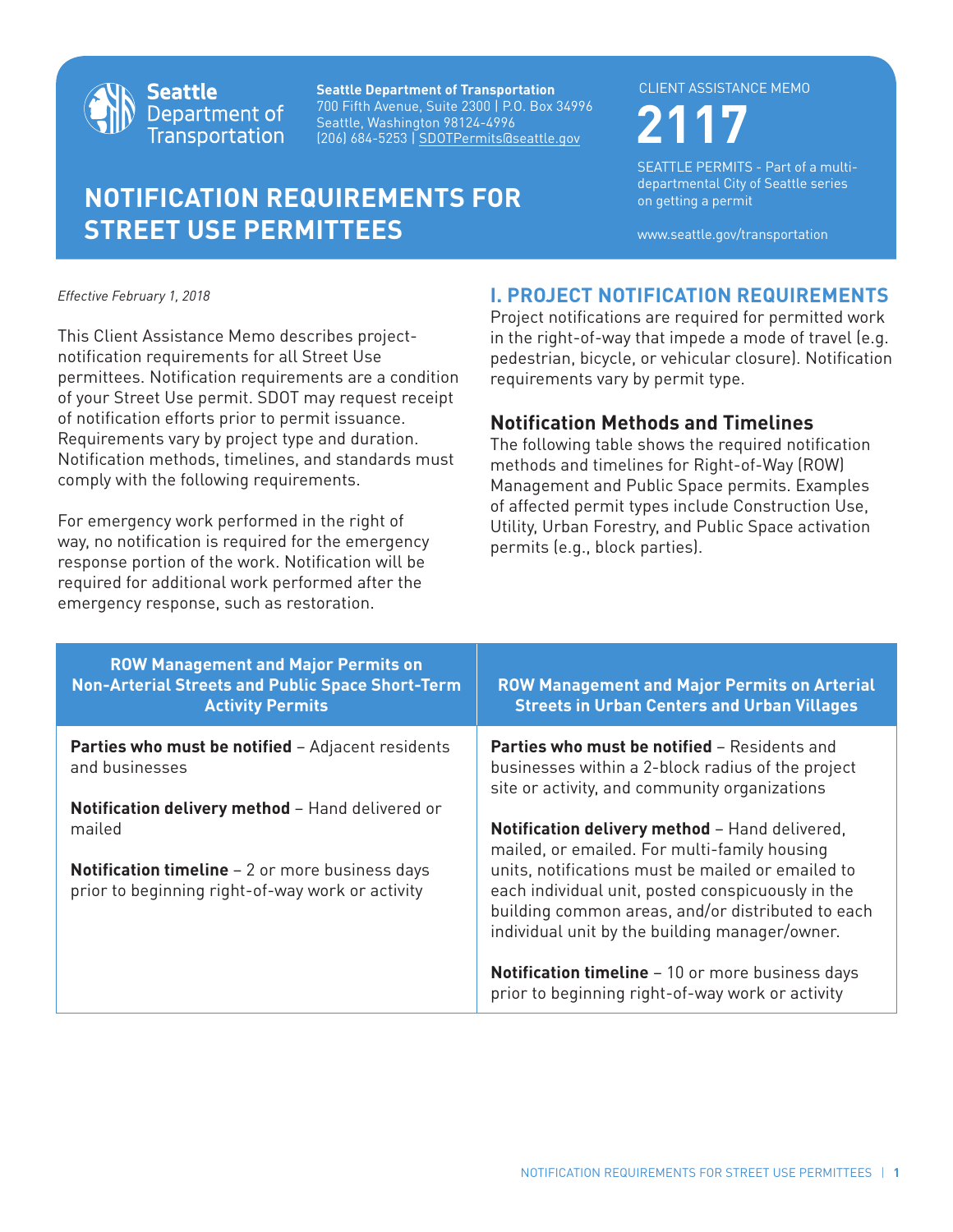In addition, these requirements must be met:

- For projects longer than six months in duration, a project notification must be delivered monthly
- If there is any change of right-of-way use at any point in the project, an updated project notification must be provided at least 10 business days prior to those changes occurring in the right of way

### **Project Notification Template Standards**

For all permit types, the project notification must include the information listed below. To access our project notification template, please visit www.seattle.gov/Documents/Departments/ SDOT/Services/Permits/TemplatesAndChecklists/ [ProjectNotificationTemplate.pdf. Project notifications](www.seattle.gov/Documents/Departments/SDOT/Services/Permits/TemplatesAndChecklists/ProjectNotificationTemplate.pdf) may be printed at any size.

- The name, address, and description of the project
- The duration of the project, with beginning and end dates listed
- The permittee's 24-hour contact information, including name, phone number, and email
- The SDCI (if applicable) and SDOT permit number(s) for your project
- A list of associated right-of-way closures, with expected dates and durations and hours of closures
- For projects longer than six months in duration, a visual map of all project right of way closures
- If available, a link to the project website

# **II. ON-SITE NOTICE REQUIREMENTS**

#### **Project Notice**

If your project will be **longer than six months in duration**, you will need to post and maintain an on-site project notice at each closure location visible to the public. The project notice must include the [information listed below. To access our proje](www.seattle.gov/Documents/Departments/SDOT/Services/Permits/TemplatesAndChecklists/OnSiteProjectNoticeTemplate.pdf)ct notice template, please visit www.seattle. gov/Documents/Departments/SDOT/ Services/Permits/TemplatesAndChecklists/ OnSiteProjectNoticeTemplate.pdf. Project notices

- must be printed at a minimum size of 16 x 30 inches. • The name, address, description, and duration of
	- the project
	- The permittee's 24-hour contact information including name, phone number, and email
	- The duration of the closure(s), with the beginning and end dates and hours of closures
- The SDCI (if applicable) and SDOT permit number(s) for your project
- A reference to 684-ROAD for residents to report safety or mobility concerns
- If available, a link to the project website
- A list of associated right-of-way closures, with expected dates and durations and hours of closures

### **Crosswalk Closure Notice**

For crosswalk closures exceeding **two weeks in duration**, a crosswalk closure notice must be posted to, and maintained on, each crosswalkclosure barricade. The crosswalk closure notice must include the information listed below. To access our crosswalk closure notice template, please visit www.seattle.gov/Documents/Departments/ [SDOT/Services/Permits/TemplatesAndChecklists/](www.seattle.gov/Documents/Departments/SDOT/Services/Permits/TemplatesAndChecklists/CrosswalkClosureNoticeTemplate.pdf) CrosswalkClosureNoticeTemplate.pdf. Crosswalk closure notices must be printed at a minimum size of 18 x 24 inches.

- The name and address of the project
- The permittee's 24-hour contact information including name, phone number, and email
- The duration and hours of the closure
- If applicable, the days (such as Monday Saturday) of the closure
- A reference to 684-ROAD for residents to report safety or mobility concerns
- If applicable, please include the project website

## **III. PUBLIC-COMMENT NOTICE REQUIREMENTS**

For some Public Space permits for private encroachments, a public comment notice period is required prior to permit issuance. We encourage the permittee to conduct public outreach prior to commencement of the public comment notice period to inform neighbors about the pending proposal. This comment period will occur as part of the SDOT permit review process.